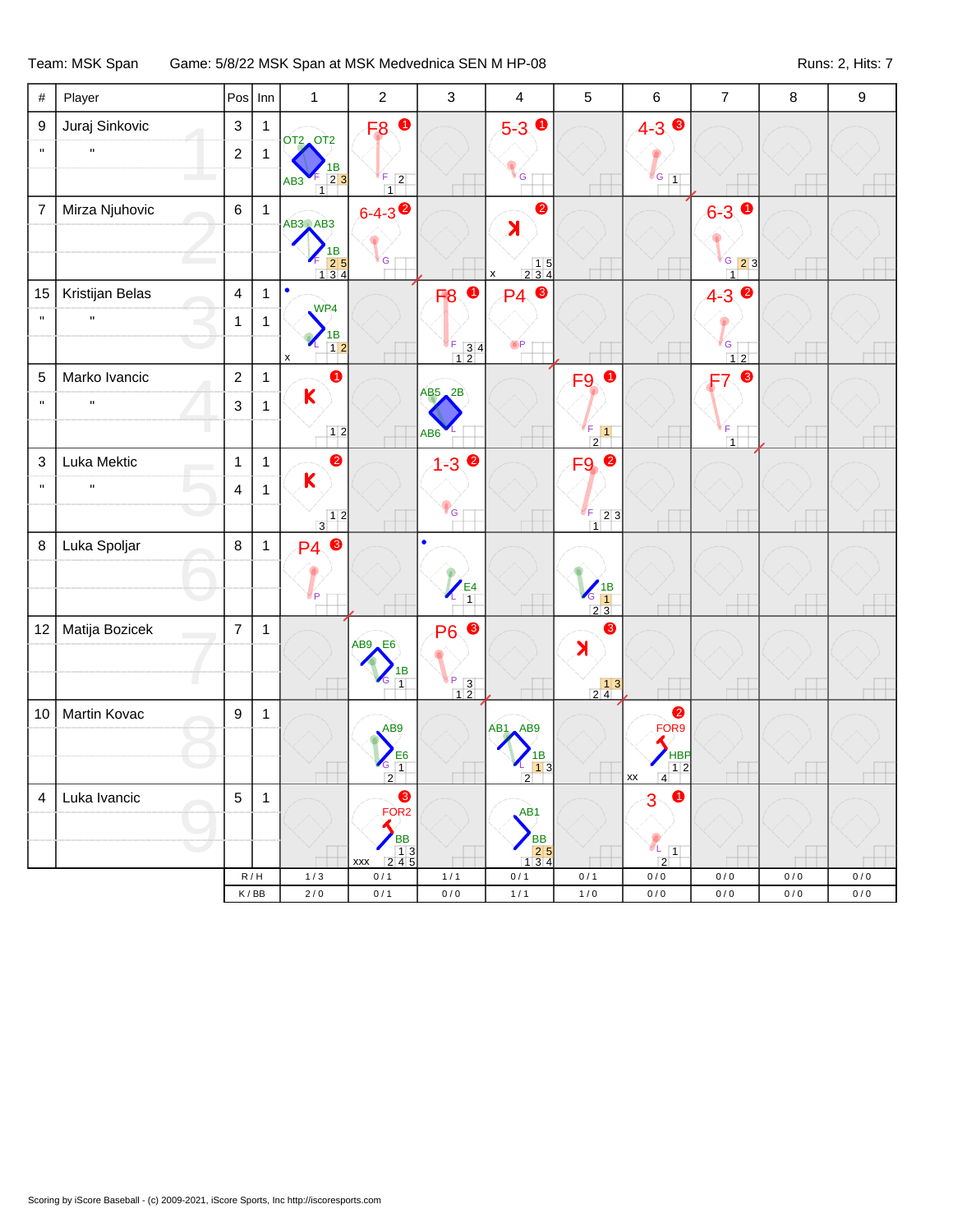## Team: MSK Medvednica Game: 5/8/22 MSK Span at MSK Medvednica SEN M HP-08 Runs: 3, Hits: 7

| $\#$             | Player             |                          | $Pos$ Inn                          | $\mathbf{1}$                                                                              | $\overline{c}$                                                                                             | 3                                                                               | 4                                                      | $\,$ 5 $\,$                                                   | $\,6\,$                                                                                                                         | $\overline{7}$ | $\,8\,$ | $\mathsf g$ |
|------------------|--------------------|--------------------------|------------------------------------|-------------------------------------------------------------------------------------------|------------------------------------------------------------------------------------------------------------|---------------------------------------------------------------------------------|--------------------------------------------------------|---------------------------------------------------------------|---------------------------------------------------------------------------------------------------------------------------------|----------------|---------|-------------|
| 61               | Mateo Terraza      | $\bf 8$                  | $\mathbf 1$                        | $\bullet$<br>$\blacktriangleright$<br>$\begin{array}{c c} & 1 & 3 \\ 2 & 4 & \end{array}$ |                                                                                                            | $AB2$ $AB2$<br>1B<br>$\overline{1}$<br>AB3                                      |                                                        | 2<br>$AB2$ SB2<br>1В<br>$TO2-G$<br>13<br>$2\overline{5}$<br>X | F8 <sup>0</sup>                                                                                                                 |                |         |             |
| 45               | Damir Mandic       | $\overline{5}$           | 1                                  | $5-3$ $\bullet$<br>G<br>$\overline{1}$                                                    |                                                                                                            | 2<br>AB3 GRD<br>$TO34 - 5$ <sub>1</sub><br>$\overline{2}$                       |                                                        | $5-3$ 0<br><b>G</b><br>$\overline{1}$                         |                                                                                                                                 |                |         |             |
| 10               | Dario Gustin       | $\overline{7}$           | 1                                  | ❸<br>5<br>$\begin{array}{ c c }\n \hline\n 2 & 3\n \end{array}$<br>L,                     |                                                                                                            | $\bullet$<br>AB4 SB4<br>1Β                                                      |                                                        | BB<br>235                                                     |                                                                                                                                 |                |         |             |
| 12               | Antun Andrejevic   | $\mathbf{3}$             | 1                                  |                                                                                           | $6 - 3$<br>G                                                                                               | OT <sub>4</sub><br>$\begin{bmatrix} FC \\ 1 & 2 \end{bmatrix}$<br>$\mathcal{G}$ |                                                        | $\bullet$<br>F<br>$\overline{1}$                              |                                                                                                                                 |                |         |             |
| 74               | Ivan Stojanovic    | $\boldsymbol{2}$         | 1                                  |                                                                                           | AB7<br>D <sub>3P</sub> B<br>$\vert$ 1<br>$\overline{2}$                                                    | $6 - 3$<br>G                                                                    |                                                        |                                                               | PB7 OT5<br>1B<br>AB9                                                                                                            |                |         |             |
| $\overline{c}$   | <b>Tyler Kirby</b> | $\,6\,$                  | 1                                  |                                                                                           | $\bullet$<br>F7<br>$\begin{array}{ c c c }\n\hline\nF & 1 & 2 \\ \hline\n3 & 4 & \hline\n\end{array}$<br>x |                                                                                 | PB8 GRD<br>AB8<br>$\overline{1}$                       |                                                               | AB9 PB7<br><b>BB</b><br>$\begin{array}{ c c c }\n\hline\n3 & 5 & 7 \\ \hline\n3 & 5 & 7\n\end{array}$<br>$\mathsf{X}\mathsf{X}$ | <b>TIM</b>     |         |             |
| 24               | Matej Kamenski     | $\overline{\phantom{a}}$ | 1                                  |                                                                                           | 1B                                                                                                         |                                                                                 | 0<br>$\blacktriangleright$<br>$12$                     |                                                               | 0<br>$\mathsf K$<br>$\begin{array}{ c c }\n 2 & 4 \\  \hline\n 1 & 3\n \end{array}$                                             |                |         |             |
| 4                | Irvin Sokol        | $\overline{4}$           | $\mathbf 1$                        |                                                                                           | <b>P3 ®</b><br>$\sqrt{P}$<br>$\boxed{12}$<br>$\overline{3}$                                                |                                                                                 | $SF9-2$<br>7F<br>$\overline{1}$                        |                                                               | AB9<br>$rac{FC}{3}$<br>12                                                                                                       |                |         |             |
| $\boldsymbol{9}$ | Alen Magdalenic    | $\boldsymbol{9}$         | 1                                  |                                                                                           |                                                                                                            | $\bullet$<br>$\mathbf K$                                                        | ❸<br><b>DRTO</b>                                       |                                                               | <b>SF9<sup>0</sup></b><br>∛F.<br>$\boxed{1}$                                                                                    |                |         |             |
|                  |                    |                          | $\mathsf R\,/\,\mathsf H$          | $0/0$                                                                                     | 0/1                                                                                                        | $\frac{14}{23}$<br>$\pmb{\mathsf{x}}$<br>$1/3$                                  | $\begin{array}{c c} 1 & 3 \\ 2 & 4 \end{array}$<br>1/1 | 0/1                                                           | $1/1$                                                                                                                           | $0\,/\,0$      | 0/0     | $0\,/\,0$   |
|                  |                    |                          | $\mathsf K$ / $\mathsf B\mathsf B$ | 1/0                                                                                       | 1/0                                                                                                        | $1/0$                                                                           | $2/0$                                                  | 0/1                                                           | $1/1$                                                                                                                           | $0/0$          | 0/0     | $0/0$       |